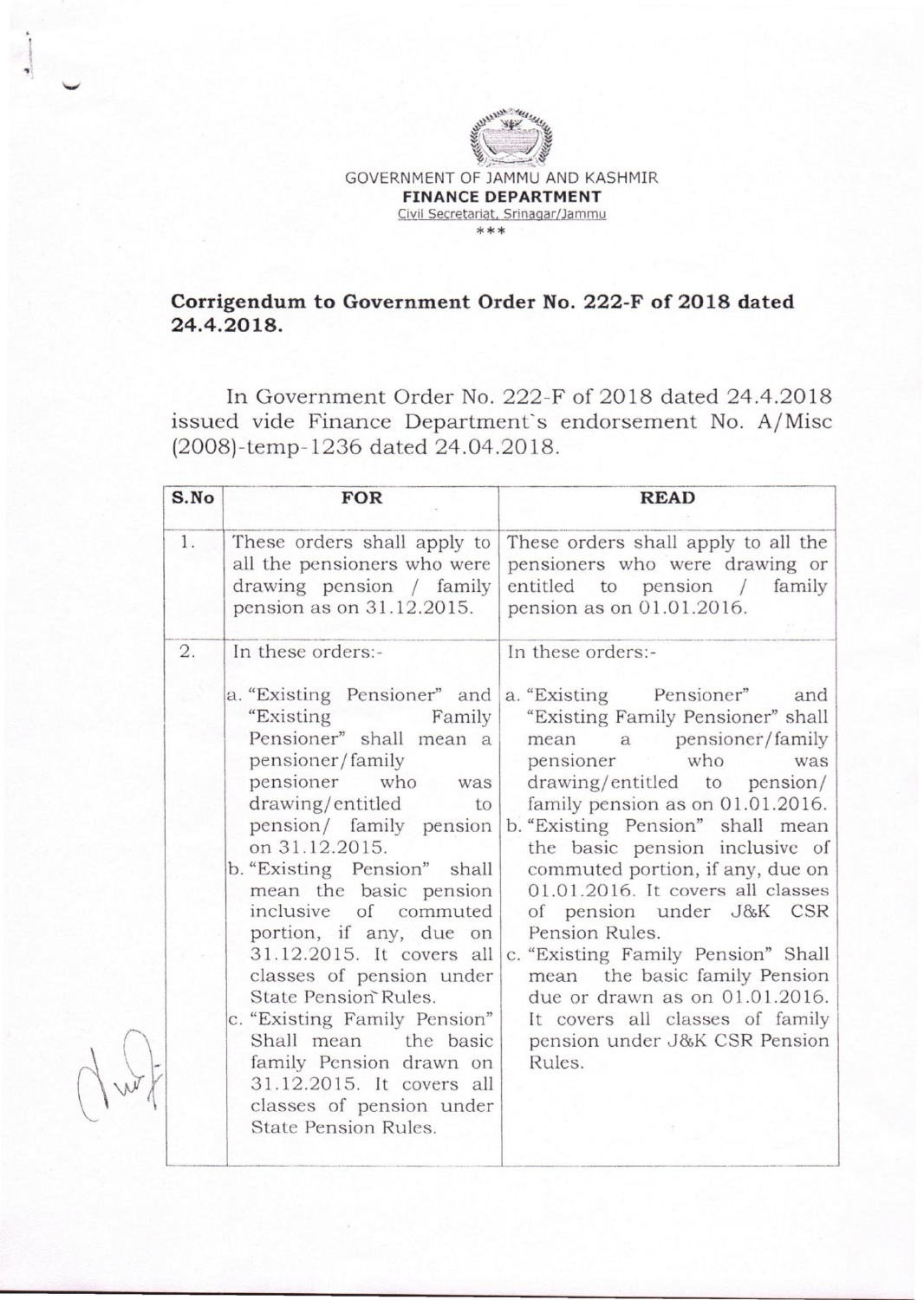| 3. | Formulation-I: The existing<br>pension/ family pension<br>shall be multiplied by factor<br>2.57 to arrive at the value of<br>revised Pension/revised<br>Family Pension.                                                                                                                                                                                         | Formulation-I: The<br>existing<br>pension/family pension shall be<br>multiplied by factor 2.57 to arrive<br>$\circ$ of<br>value<br>the<br>revised<br>at<br>Pension/revised Family Pension.<br>The amount so arrived at shall be<br>rounded to next higher rupee,<br>subject to minimum of ₹9,000/-<br>month.                                                                                                           |
|----|-----------------------------------------------------------------------------------------------------------------------------------------------------------------------------------------------------------------------------------------------------------------------------------------------------------------------------------------------------------------|------------------------------------------------------------------------------------------------------------------------------------------------------------------------------------------------------------------------------------------------------------------------------------------------------------------------------------------------------------------------------------------------------------------------|
| 4. | Note under Para 3.<br>"The pension of Government<br>servants, who at the time of<br>retirement have rendered<br>qualifying service of 10<br>years or more but less than<br>20 years, will be in such<br>proportion of the maximum<br>admissible pension as the<br>qualifying service rendered<br>by them bears to maximum<br>qualifying service of 20<br>years. | Note under Para 3.<br>"The<br>pension of Government<br>servants, who at the time of<br>retirement had rendered qualifying<br>service less than the maximum<br>qualifying service prescribed for<br>full pension, will be in such<br>proportion as the qualifying service<br>rendered by them bears to the full<br>pension related to the maximum<br>qualifying service<br>prescribed<br>/applicable from time to time. |
| 5. | tables<br>in<br>Concordance<br>respect of different Pay<br>Scales/Pay<br><b>Bands</b><br>indicating existing basic<br>pension, family pension and<br>the revised consolidated<br>pension/family pension are<br>enclosed as <b>Annexure-I</b> for<br>convenience.                                                                                                | Concordance tables in respect of<br>different Pay Scales/Pay Bands<br>indicating basic pay/notional<br>pay arrived at as on 01.01.2016<br>and<br>the<br>revised<br>full<br>pension/family pension w.e.f.<br>enclosed<br>01.01.2016 are<br>as<br>Annexure-I for convenience.                                                                                                                                            |

## **Sd/-**

## **(Navin K. Chaudhary), lAS,**

Principal Secretary to Government, Finance Department.

Dated  $2\leq .07.2018$ 

 $\text{No. A}/37 \text{ (2017)} - 1255$ 

## **Copy to the:-**

,/

- 1. Advocate General J&K High Court Srinagar/Jammu.<br>2. All Financial Commissioners.
- 2. All Financial Commissioners.<br>3. Principal Accountant General
- 3. Principal Accountant General, J&K Srinagar/Jammu.<br>4. All Principal Secretaries to Government.
- 4. All Principal Secretaries to *Government.*
- 5. Principal Secretary to Hori'ble Governor.
- 6. Chief Electoral Officer, J&K, Kashmir/Jammu.<br>7. All Commr/Secretaries to Government.
- 7. All Commr/Secretaries to Government.<br>8. Principal Resident Commissioner, 5 Pri
- 8. Principal Resident Commissioner, 5 Prithvi Raj Road, New Delhi.